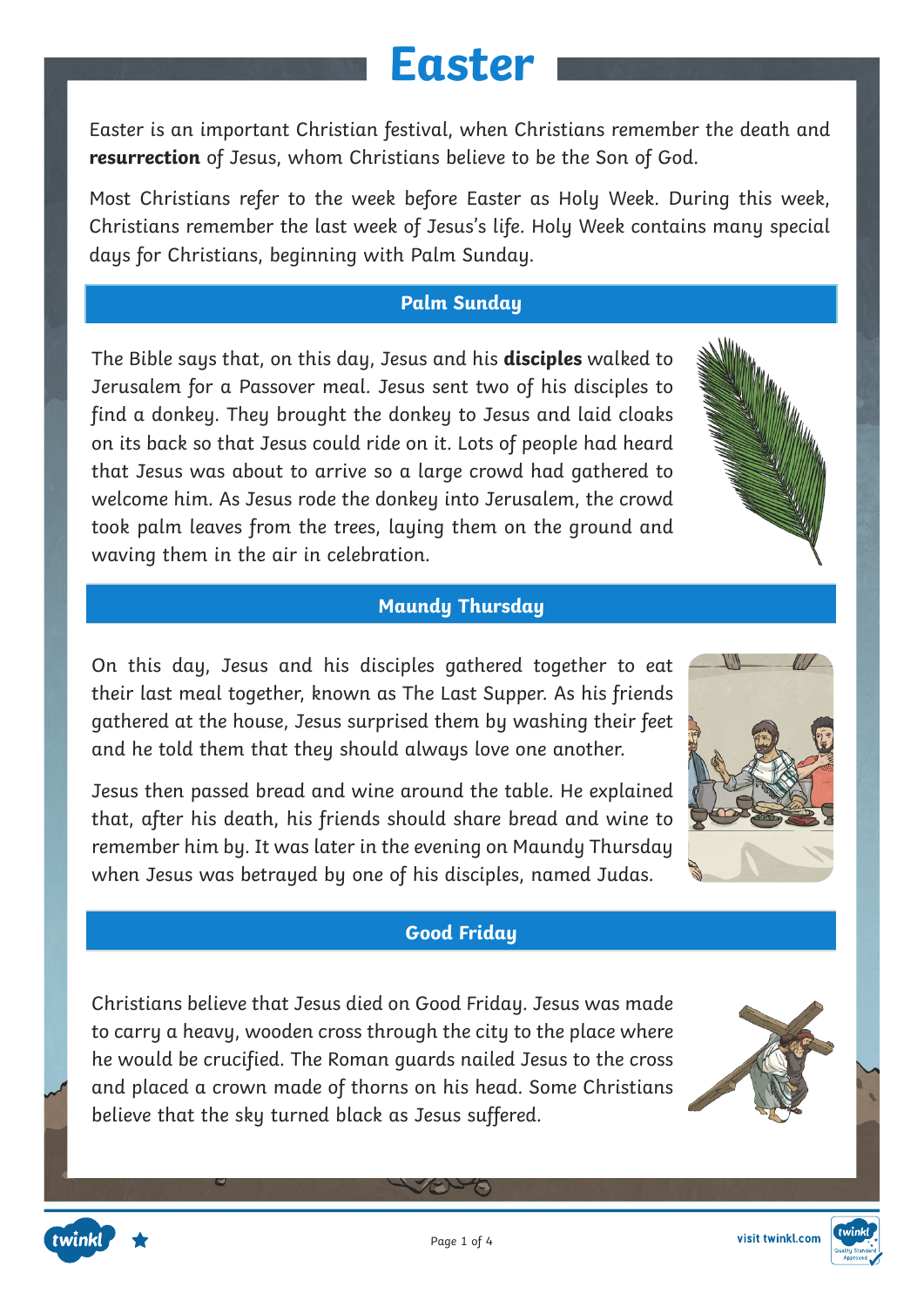#### **Holy Saturday**

According to the Bible, it was on Holy Saturday that Jesus's body was placed in a tomb. A heavy stone was rolled in front of the tomb's entrance and it was guarded by a Roman soldier.

#### **Easter Sunday**

Easter Sunday is a happy day for Christians because it is the day that they believe that Jesus was resurrected. According to the Bible, the tomb of Jesus was found empty when his friends and family went to remove his body. That same day, and for forty days afterwards, Jesus's disciples saw him and realised that God had raised him from the dead. The resurrection of Jesus is important to Christians because it gives the promise of eternal life in heaven.

To celebrate Jesus's resurrection, special church services are held on this day. Gifts, including Easter eggs, are given and the church is filled with flowers which symbolise new life.

**The Date of Easter** The exact date that Easter Sunday is celebrated on changes every year.

Easter has been celebrated on:

5th April 2015 27th March 2016 16th April 2017

Easter will be celebrated on:

1st April 2018 21st April 2019 12th April 2020



#### **Glossary**

**Disciples** – Followers of Jesus during his lifetime.

**Resurrection** – Rising from the dead.





Page 2 of 4

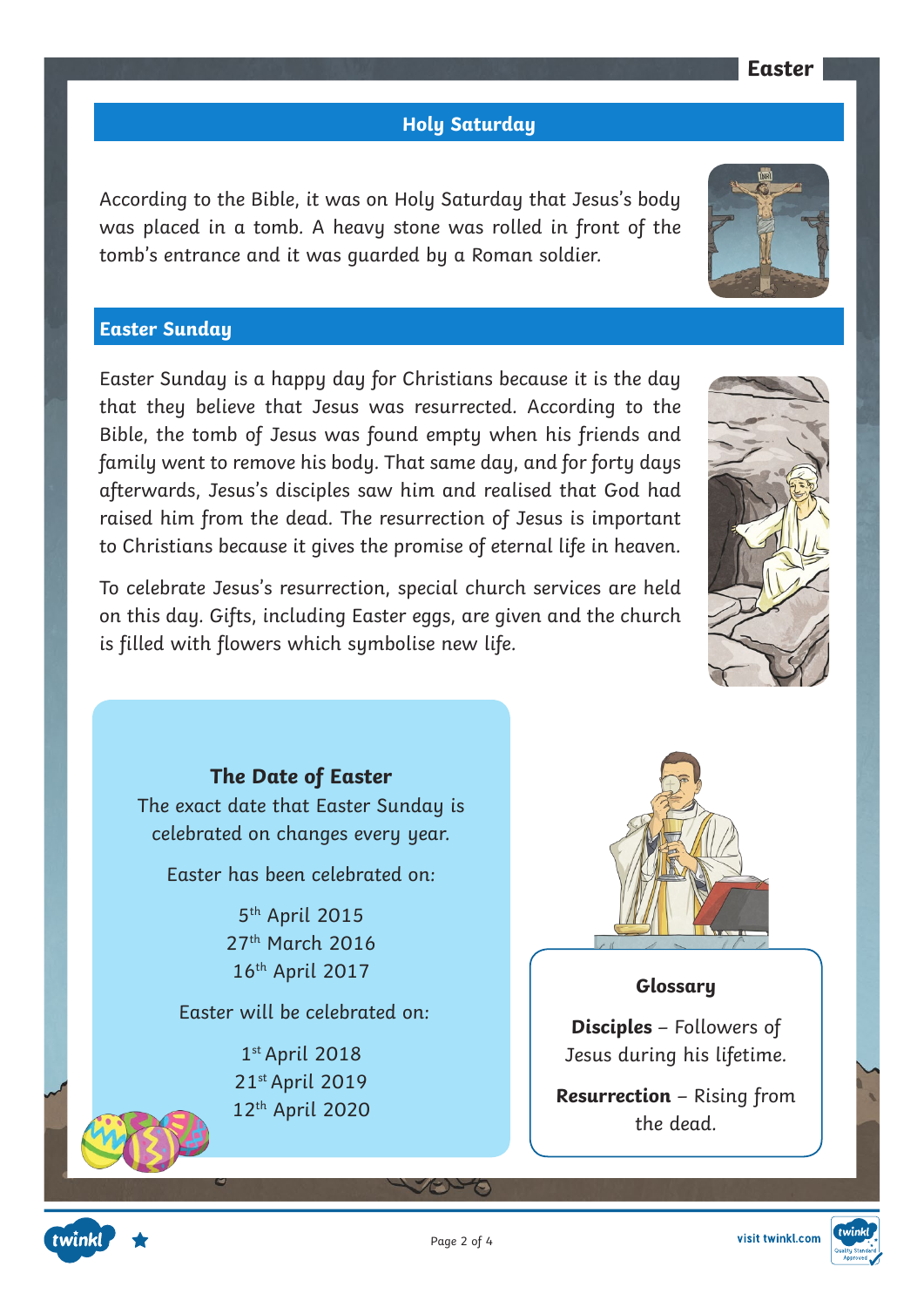# **Questions**

- 1. 'Christians remember the death and resurrection of Jesus...' What does the word **resurrection** mean? Tick one.
	- $\bigcirc$  importance amongst people
	- $O$  rising from the dead
	- $O$  birth in a manger
	- $O$  riding a donkey
- 2. Find and copy one word which means **to have been disloyal to someone.**
- 3. Give a reasonable prediction of the date that Easter Sunday will fall on in 2021.
- 4. Number the days of Holy Week to show the order they happen in. The first one has been done for you.

Good Friday

 $\overline{a}$ 

- 1 Palm Sunday
	- Easter Sunday
	- Maundy Thursday
	- Holy Saturday
- 5. Which disciple betrayed Jesus on Maundy Thursday?
- 6. Why do you think the disciples were shocked when Jesus washed their feet?
- 7. Why do you think that Jesus's arrival had attracted such big crowds on Palm Sunday?

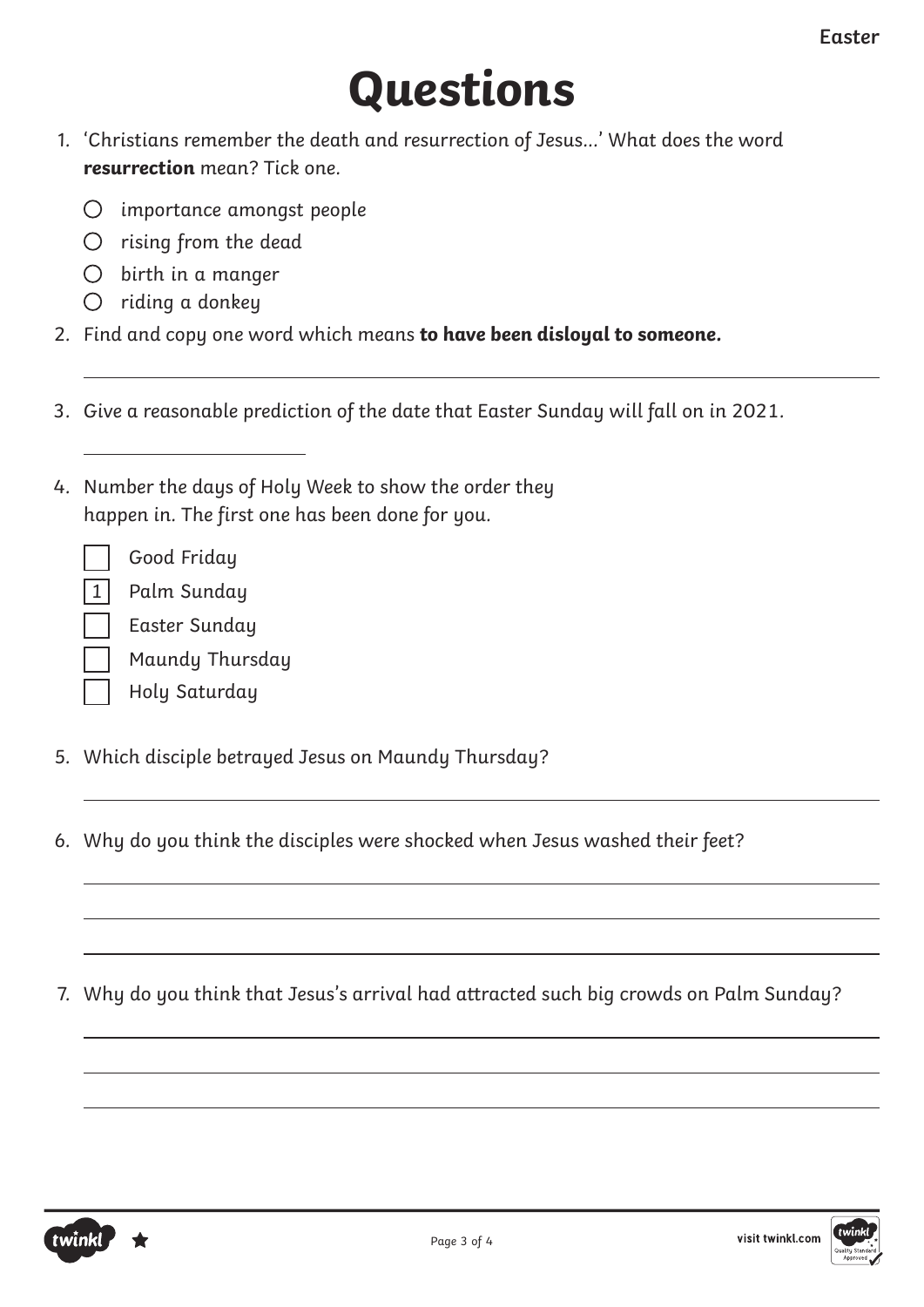8. Explain why the church is filled with flowers on Easter Sunday.

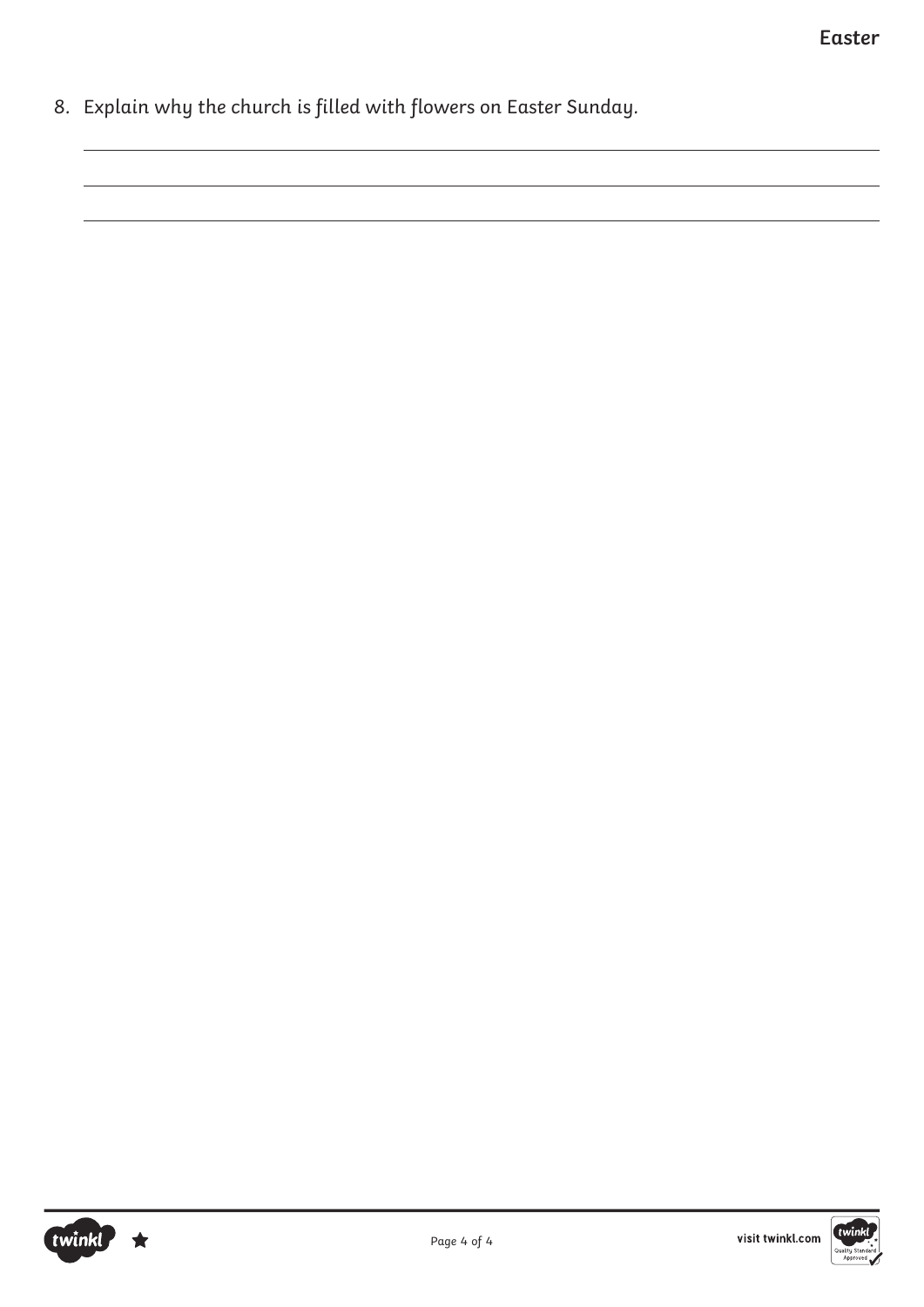## **Answers**

- 1. 'Christians remember the death and resurrection of Jesus...' What does the word **resurrection** mean? Tick one.
	- $\bigcirc$  importance amongst people
	- $\oslash$  rising from the dead
	- $O$  birth in a manger
	- $O$  riding a donkey
- 2. Find and copy one word which means **to have been disloyal to someone.**

#### **betrayed**

3. Give a reasonable prediction of the date that Easter Sunday will fall on in 2021.

#### **Accept any prediction which gives a date ranging between 20th March and 18th April.**

- 4. Number the days of Holy Week to show the order they happen in. The first one has been done for you.
	- 3 Good Friday
	- 1 Palm Sunday
	- 5 Easter Sunday
	- 2 Maundy Thursday
	- 4 Holy Saturday
- 5. Which disciple betrayed Jesus on Maundy Thursday? **Judas betrayed Jesus on Maundy Thursday.**
- 6. Why do you think the disciples were shocked when Jesus washed their feet? **Accept any suitable response, such as: The disciples were shocked when Jesus washed their feet because they did not expect someone so important to do such a job.**
- 7. Why do you think that Jesus's arrival had attracted such big crowds on Palm Sunday? **Accept any suitable answer, such as: Many people had heard about Jesus and/or believed him to be the Son of God, so they wanted to see Jesus for themselves.**
- 8. Explain why the church is filled with flowers on Easter Sunday. **The church is filled with fresh flowers on Easter Sunday to represent new life as Jesus rose from the dead to new life on Easter Sunday.**



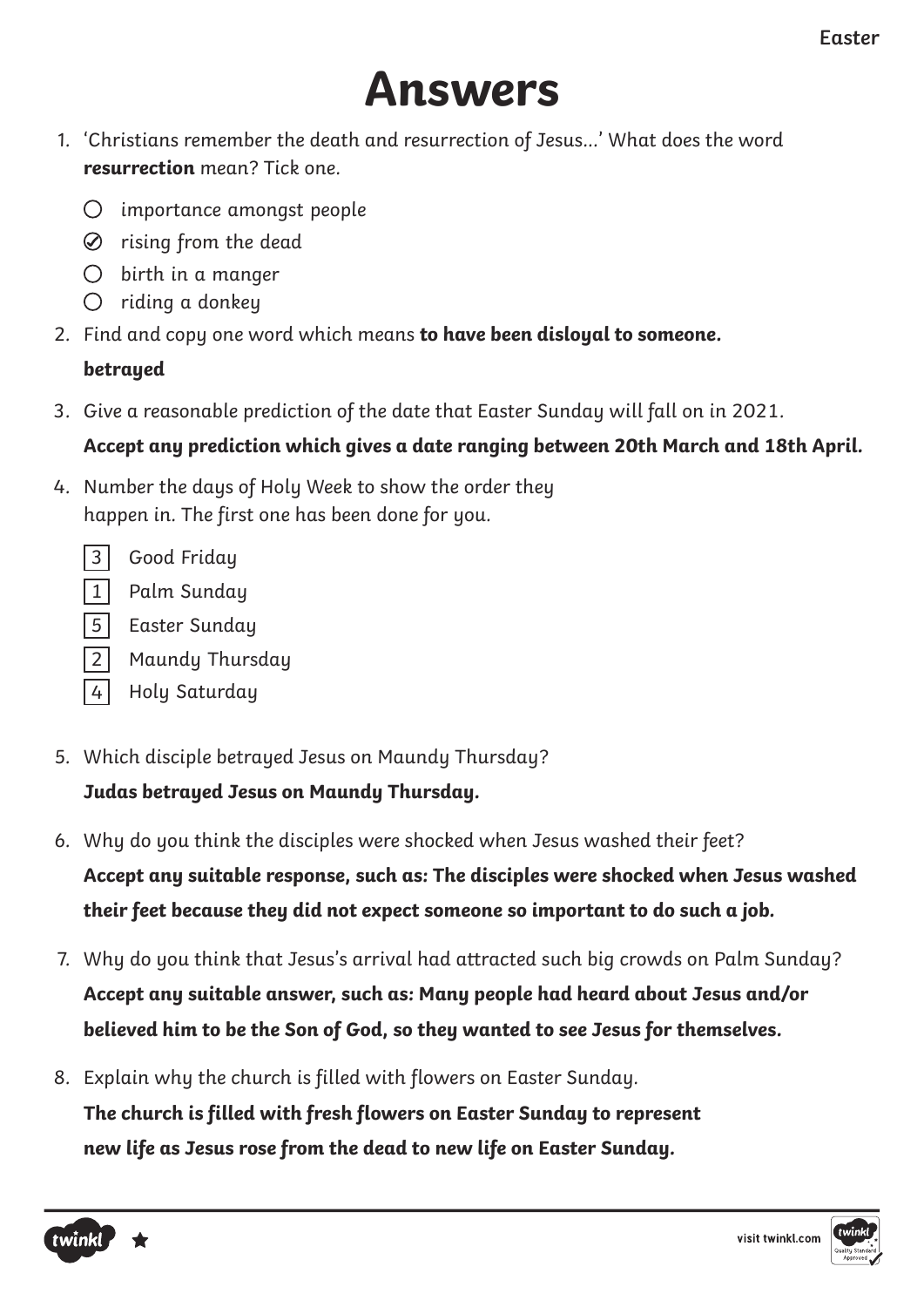Easter is an important Christian festival during which Christians remember the death and resurrection of Jesus, whom they believe to be the Son of God. The exact date on which Easter falls is different each year. However, it is always celebrated after the spring equinox.

Most Christians refer to the week before Easter as Holy Week. During this week, Christians remember the last week of Jesus's life. Holy week contains many special days for Christians, beginning with Palm Sunday.

#### **Palm Sunday**

Palm Sunday, also sometimes known as Passion Sunday, is always celebrated on the Sunday before Easter Sunday. The Bible says that, on this day, Jesus and his disciples walked to Jerusalem for a Passover meal. Many people had heard that Jesus was about to arrive so a large crowd had gathered to welcome him. As Jesus rode a donkey into Jerusalem, the crowd took off their cloaks and laid them in the road for the donkey to walk over. They also took palm leaves from the trees. They laid them on the ground and waved them in the air shouting, "Hosanna! Hosanna! Blessed is the King of Israel!"

In remembrance of this, crosses made from palm leaves are given out at the special church services held on Palm Sunday each year.

#### **Maundy Thursday**

The Bible says that, on Maundy Thursday, Jesus and his disciples gathered together to eat their final meal, known as The Last Supper. As his friends gathered at the house, Jesus surprised them by washing their feet. This was unusual as Jesus was believed to be the son of God and washing feet was a task normally done by servants, yet, Jesus used this opportunity to teach his friends that they should always love one another and show kindness in humble ways.

Jesus passed bread and wine around the table. He explained that, after his death, his friends should share bread and wine to remember him by. It was later that evening when Jesus was betrayed by one of his disciples, named Judas.

In remembrance of this, bread and wine are shared at church services all year round. Up until the  $18<sup>th</sup>$  century, the king or queen of England would wash the feet of poor people in London, just as Jesus had washed the feet of his friends on that fateful night.

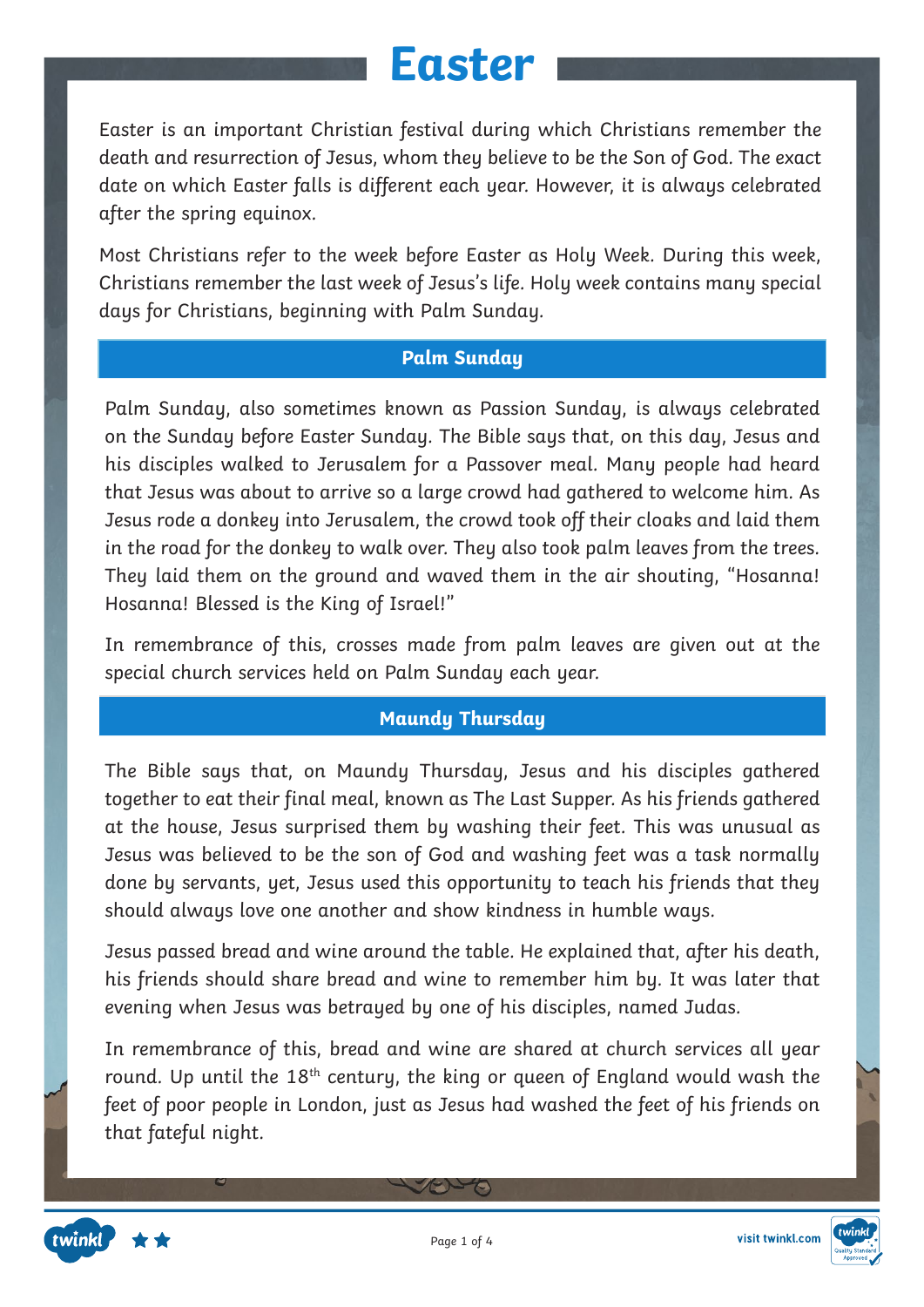#### **Good Friday**

On Good Friday, Roman guards nailed Jesus to the cross, which he had been forced to carry to a hill in the city of Golgotha, meaning 'place of the skull'. They placed a crown made of thorns on his head and left him to die. Some Christians believe that, as Jesus suffered, the sky turned black.

Christians across the world remember this day in many different ways. Some people attend special church services which retell the story of what happened to Jesus on this day. All of the flowers in churches around the world are taken down on this day.

#### **Holy Saturday**

According to the Bible, it was on Holy Saturday that Jesus's body was placed in a tomb. A heavy stone was rolled in front of the tomb's entrance and it was guarded by a Roman soldier.

To remember this, Christians around the world attend church services and an Easter candle (sometimes known as a Paschal candle) is lit. They use this time to reflect and await Jesus's resurrection.

#### **Easter Sunday**

Easter Sunday is a joyous time for Christians because it is the day that they believe that Jesus was resurrected. According to the Bible, the tomb of Jesus was found empty when his friends and family went to remove his body. That same day, and for forty days afterwards, Jesus's disciples saw him and realised that God had raised him from the dead. The resurrection of Jesus is important to Christians because it gives the promise of eternal life in heaven.

To celebrate Jesus's resurrection, special church services are held on this day. Gifts, including Easter eggs, are given and the church is filled with flowers which symbolise new life.

#### **Glossary**

**Disciples** – Followers of Jesus during his lifetime.

**Resurrection** – Rising from the dead.

#### **The Date of Easter**

The exact date that Easter Sunday is celebrated on changes every year.

Easter has been celebrated on: 5th April 2015, 27<sup>th</sup> March 2016, 16<sup>th</sup> April 2017 Easter will be celebrated on: 1<sup>st</sup> April 2018, 21st April 2019, 12th April 2020

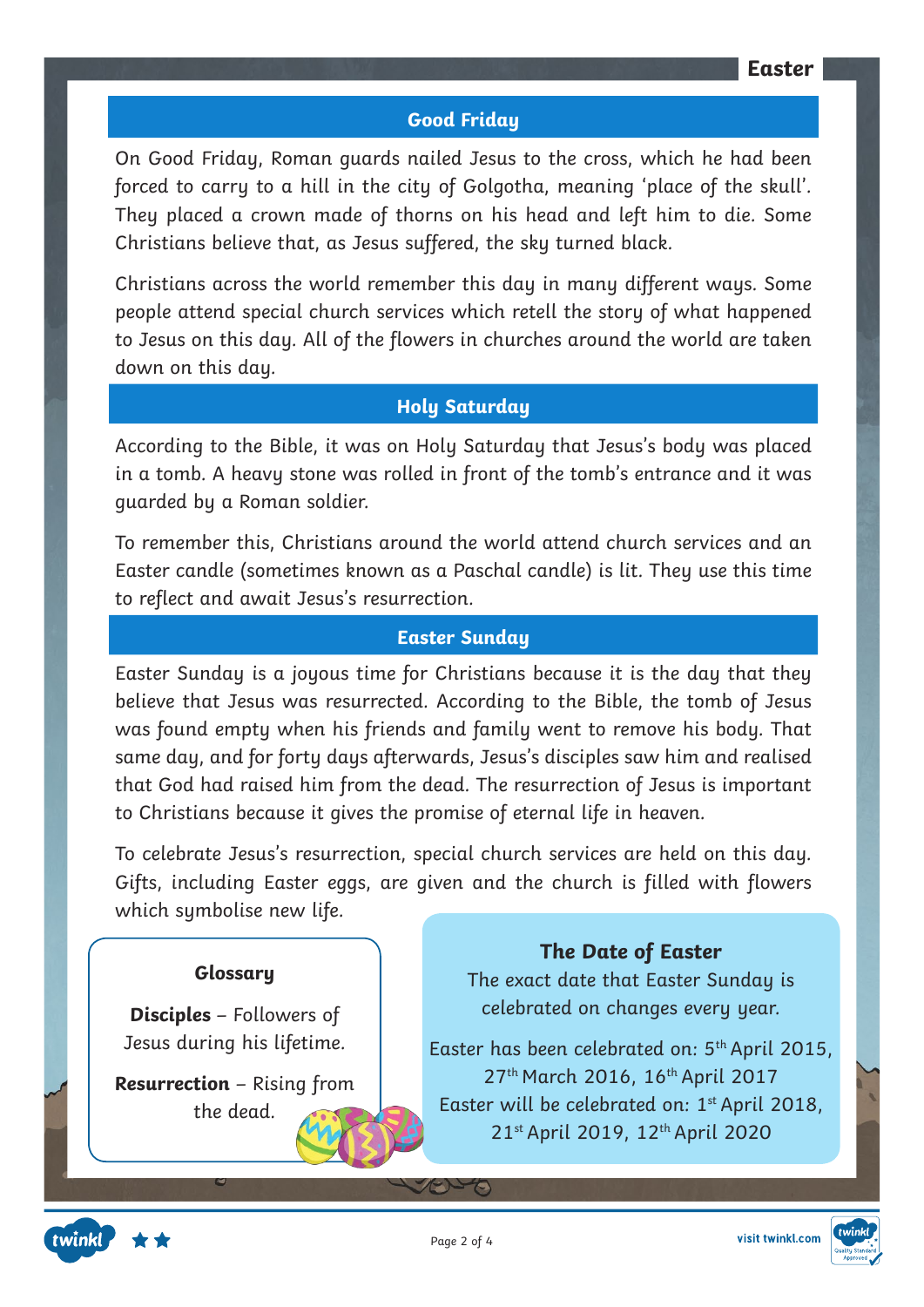# **Questions**

- 1. Which two of these might a Christian do on Good Friday? Tick one.
	- $\bigcap$  attend a church service
	- $O$  display new flowers in church
	- $\bigcirc$  give each other gifts
	- $\bigcirc$  go on a long walk
- 2. Why did Jesus and his friends travel to Jerusalem on Palm Sunday? Tick one.
	- $\bigcirc$  to spread the word of God
	- $\bigcap$  to eat a Passover meal
	- $\bigcirc$  to take palm branches from the trees
	- $\bigcirc$  to find a donkey to ride
- 3. What is the meaning of the name **Golgotha**?
- 4. Fill in the missing words from this sentence: 'The on which Easter falls is . However, it is always celebrated ' .
- 5. Match the question to the correct answer.



6. Using evidence from the text, explain why Jesus washing his friends' feet was unusual.



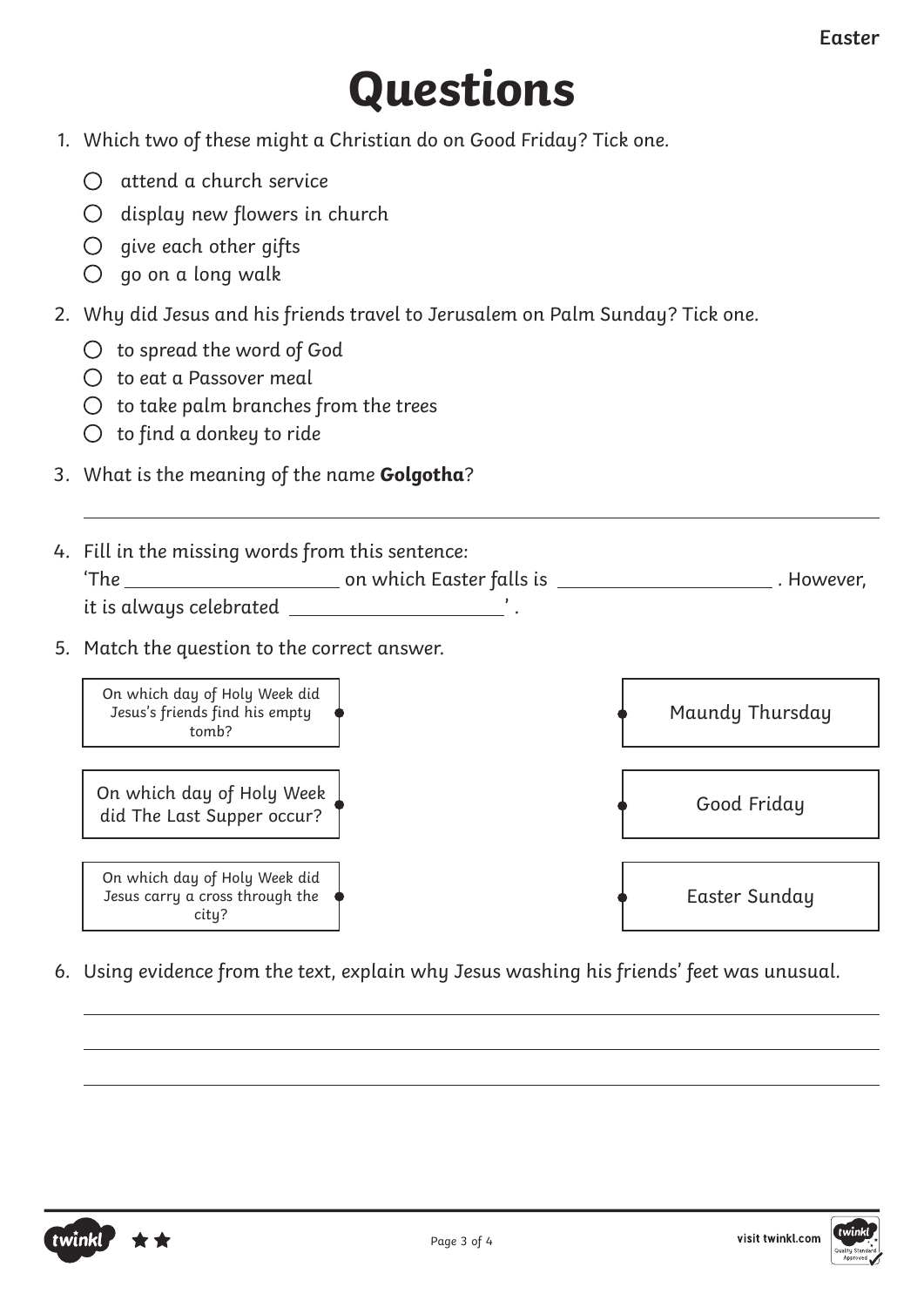- 7. Explain the significance of the presence of fresh flowers on Easter Sunday.
- 8. Which day of Holy Week do you think is the most important and why?
- 9. How is Easter similar to another festival you know?



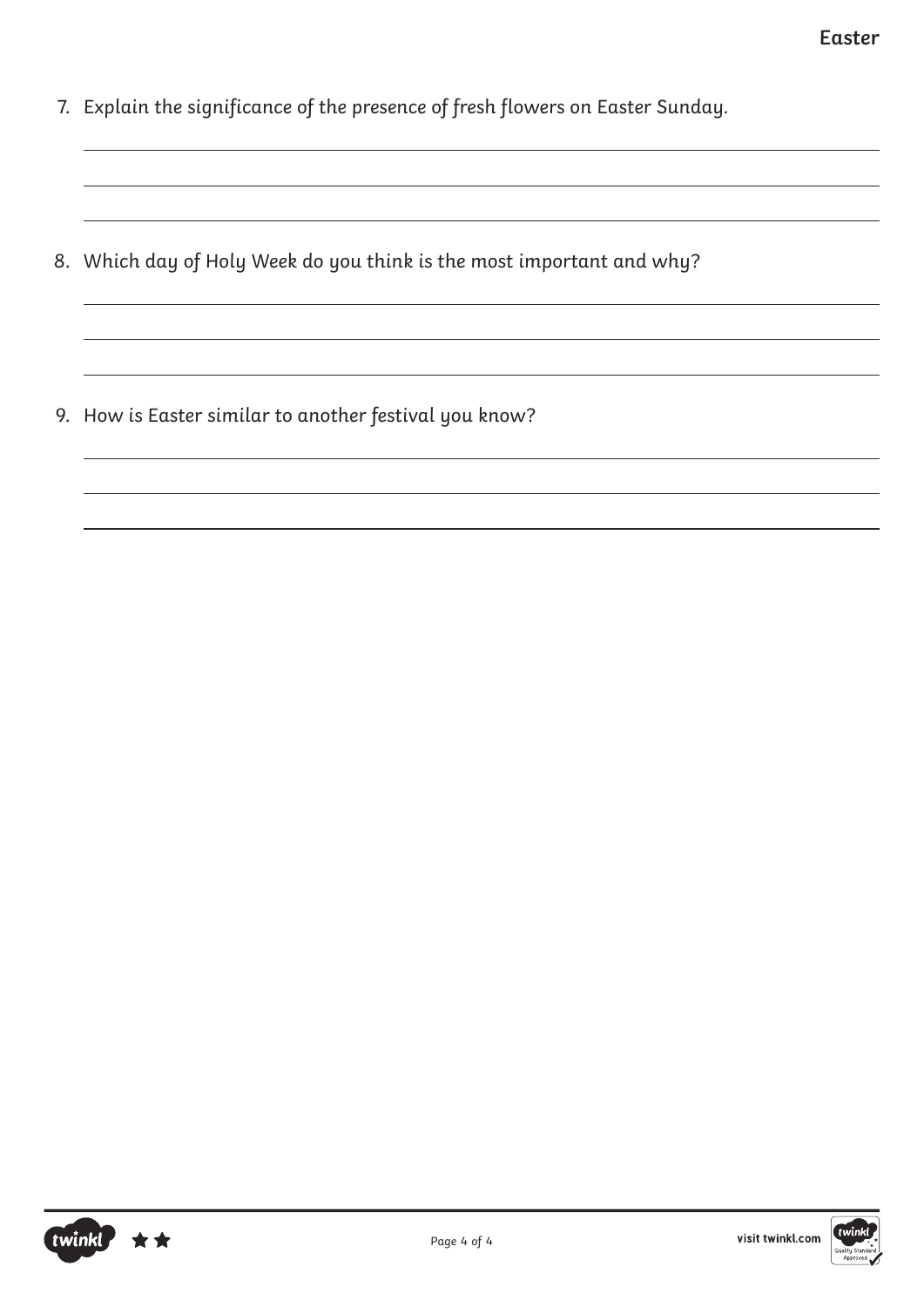## **Answers**

- 1. Which two of these might a Christian do on Good Friday? Tick one.
	- $\oslash$  attend a church service
	- $O$  display new flowers in church
	- $\bigcirc$  give each other gifts
	- $\bigcirc$  go on a long walk
- 2. Why did Jesus and his friends travel to Jerusalem on Palm Sunday? Tick one.
	- $\bigcirc$  to spread the word of God
	- $\oslash$  to eat a Passover meal
	- $\bigcirc$  to take palm branches from the trees
	- $\bigcirc$  to find a donkey to ride
- 3. What is the meaning of the name **Golgotha**?

#### **Accept the answer 'Place of the Skull' only.**

4. Fill in the missing words from this sentence:

'The **exact date** on which Easter falls is **different each year**. However, it is always celebrated **after the spring equinox**'.

5. Match the question to the correct answer.



6. Using evidence from the text, explain why Jesus washing his friends' feet was unusual. **Accept any suitable answer, such as: This was unusual as it was a task normally done by servants yet Jesus was believed to be the son of God. You may think that Jesus's disciples would be cleaning his feet but instead the opposite was true.**

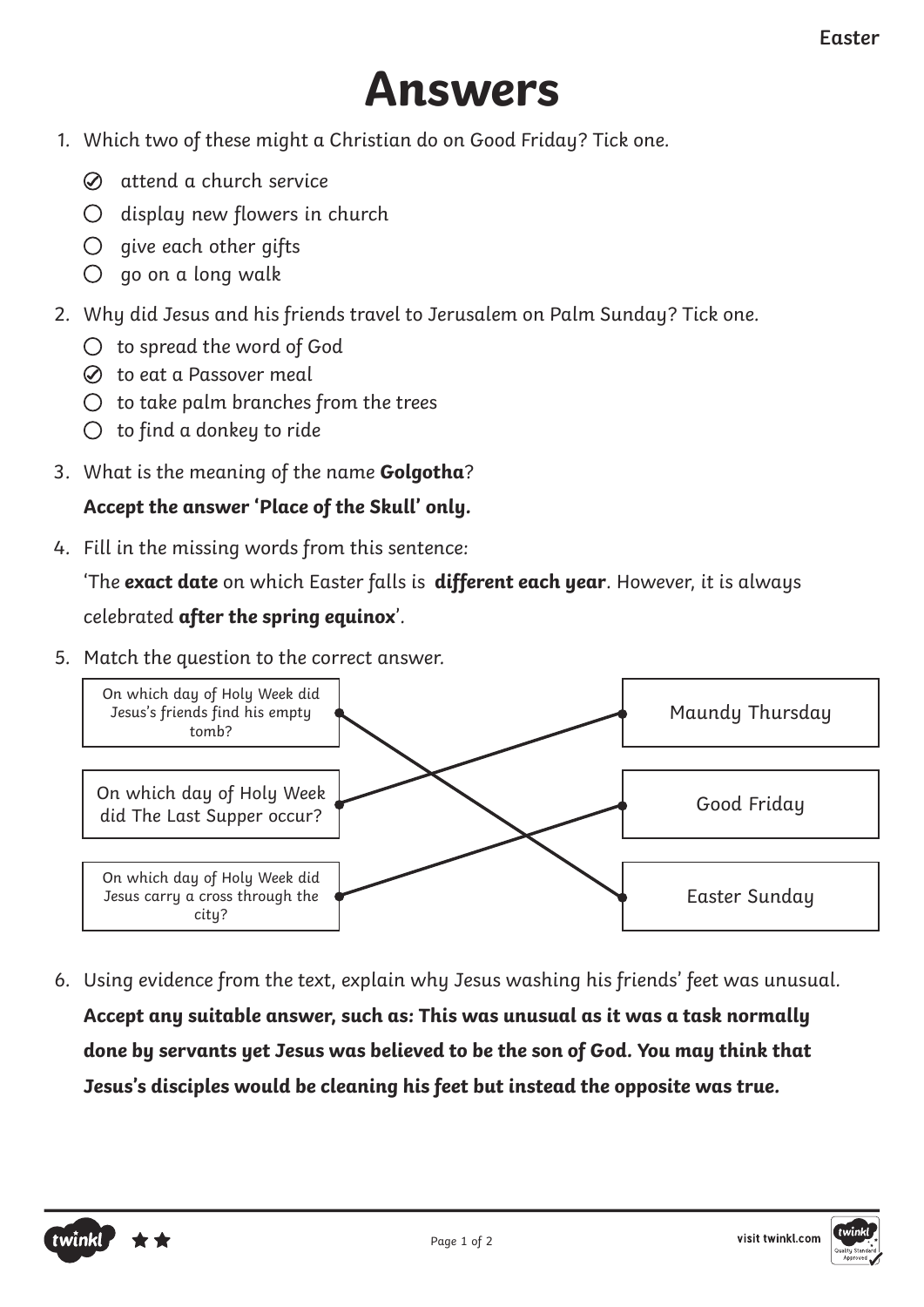- 7. Explain the significance of the presence of fresh flowers on Easter Sunday. **The presence of fresh flowers in churches on Easter Sunday is significant because they represent new life and symbolise the new life given to Jesus when he rose from the dead on Easter Sunday.**
- 8. Which day of Holy Week do you think is the most important and why? **Pupils' own responses, such as: I think Easter Sunday is the most important day because Jesus rose from the dead and that gives Christians the promise of eternal life in heaven.**
- 9. How is Easter similar to another festival you know?

**Pupils' own responses, such as: Easter is similar to Christmas because they are both Christian festivals which mark important events in the life of Jesus.** 

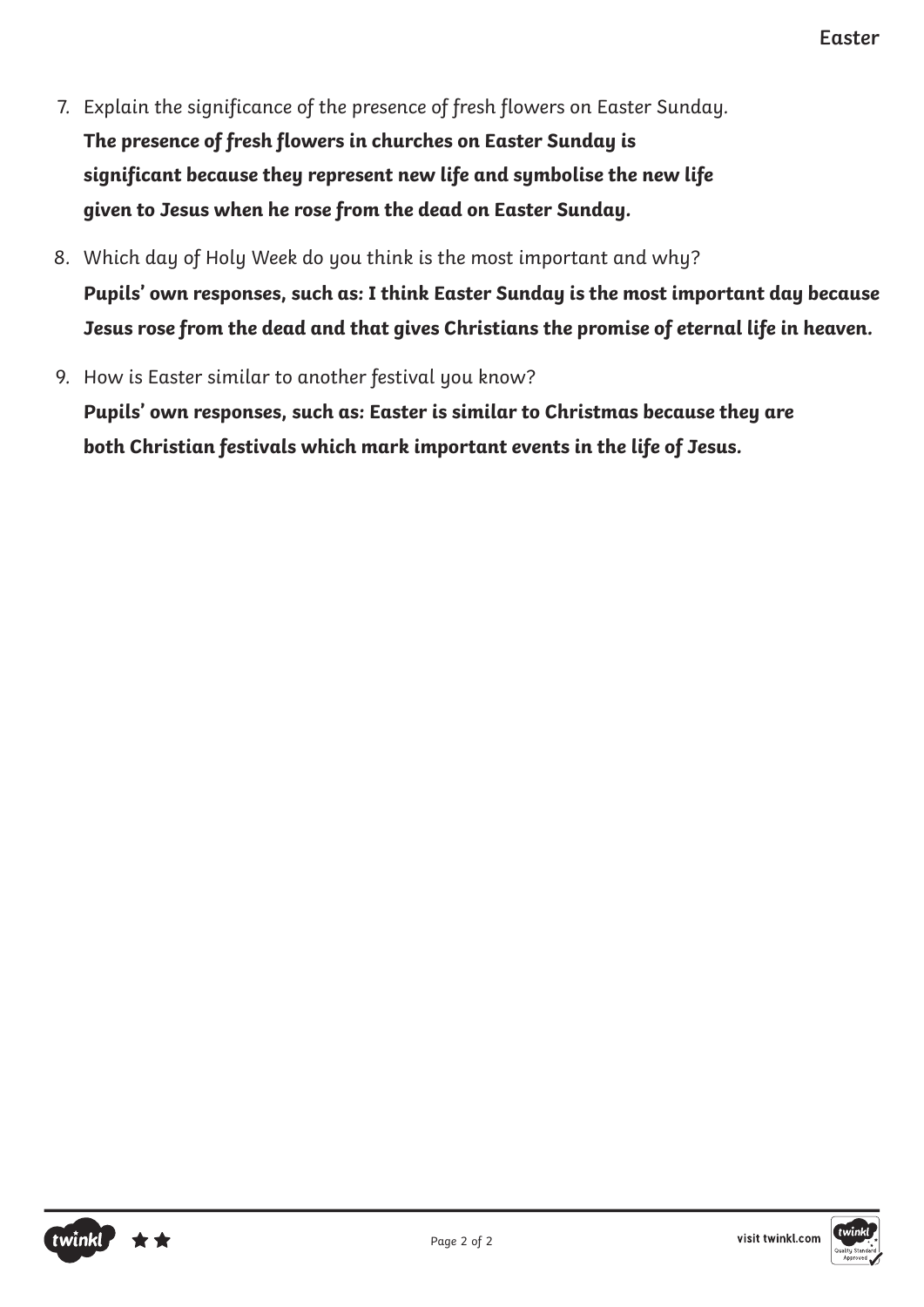Easter is a significant festival during the Christian calendar, during which followers around the world remember the death and resurrection of Jesus – who they believe to be the son of God. The exact date on which Easter Sunday falls changes each year, as it is always celebrated on the first Sunday after the first full moon which comes after the spring equinox.



Most Christians worldwide refer to the week before Easter,

which begins with Palm Sunday, as Holy Week. During this week, more so than ever, Christians reflect upon the last week of Jesus's life.

#### **Palm Sunday**

Palm Sunday, also occasionally referred to as Passion Sunday, is always celebrated exactly one week before Easter Sunday. According to the Bible, Jesus, accompanied by his disciples, travelled to Jerusalem for a Passover meal on this day. As many people had become aware of Jesus's impending arrival, a sizeable crowd had congregated to welcome him. As Jesus rode into Jerusalem, the crowd removed their cloaks and placed them in the road to line the donkey's path. They also removed palm leaves from the trees, laying them on the ground and waving them in the air shouting, "Hosanna! Hosanna! Blessed is the King of Israel!"

In remembrance of this, crosses made from palm leaves are given out at the special church services held annually on Palm Sunday.

#### **Maundy Thursday**

On Maundy Thursday, Jesus and his disciples are believed to have gathered together to eat their final meal, The Last Supper. Unusually, as his friends gathered at the house, Jesus washed their feet – a task normally done by servants. Jesus did this as an opportunity to teach his friends that they should show their love for one another in meek and humble ways.

Jesus then shared bread and wine around the table, explaining that, after his death, his friends should do the same as a means of remembering him. This is the origin of the bread and wine used within the Eucharist during church services around the world today.

In remembrance of Jesus's acts of humility and kindness at The Last Supper, the king or queen of England would wash the feet of the poor in London, in a tradition which continued up until the  $18<sup>th</sup>$  century.

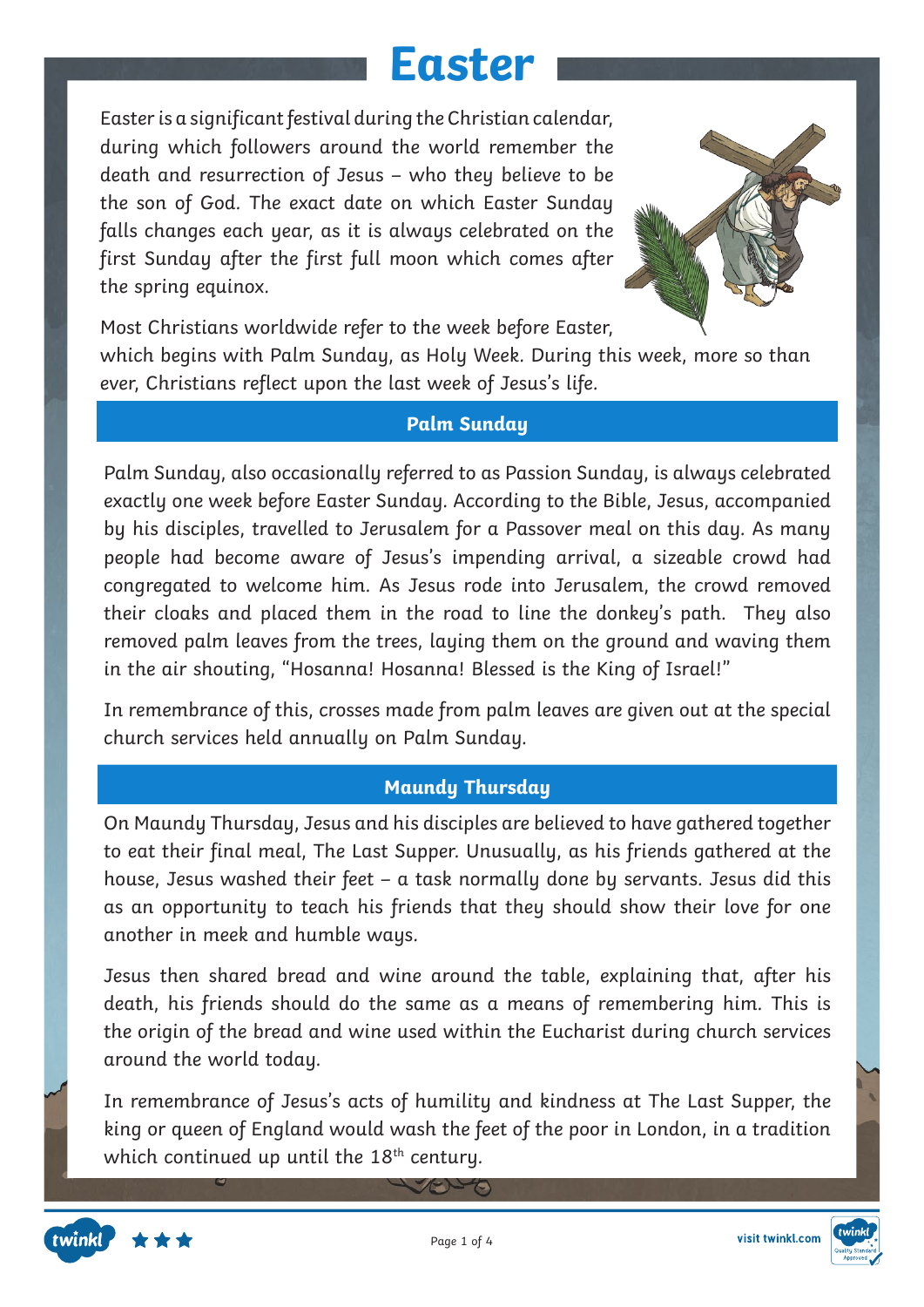#### **Good Friday**

The Bible records that, on Good Friday, Roman guards nailed Jesus to the cross, which he had been forced to carry to a hill in the city of Golgotha (the 'place of the skull'). Humiliatingly, the guards placed a crown made of thorns on Jesus's head and left him to die. Some Christians believe that, as Jesus suffered, the sky turned black to mirror his anguish.

Christians across the world mark the anniversary of this day in many different ways. Some choose to fast, others attend dedicated church services and many remove floral decorations from their place of worship in commemoration of Jesus's sacrifice.

#### **Holy Saturday**

Christians believe that it was on Holy Saturday that Jesus's body was placed in a tomb. The entrance was covered by a large, heavy stone and guarded by a team of Roman soldiers, who regularly changed shifts to ensure that they were attentive, alert and awake. No one would have been able to approach, let alone enter, the tomb in which Jesus laid at rest.

On Holy Saturday, Christians around the world light an Easter candle (sometimes known as a Paschal candle) and spend the day in reflection and prayer.

#### **Easter Sunday**

Christians joyously celebrate Easter Sunday in the belief that it marks the day on which Jesus was resurrected. According to the Bible, when arriving at Jesus's tomb to cleanse and anoint his body, the Myrrhbearers found that the stone guarding the entrance of the tomb had been rolled away. Peering inside, they found that Jesus's body had vanished.

That same day, and for forty days afterwards, Jesus's disciples believed that they saw Jesus on no fewer than ten occasions and realised that God had raised him from the dead. The resurrection of Jesus is crucial to Christians because it confirms the promise of eternal life in heaven.

In celebration of Jesus's resurrection, church services are invariably held on this day. Easter cards and small gifts, such as Easter eggs and chocolate rabbits, are given and the church is filled with flowers to symbolise new life.



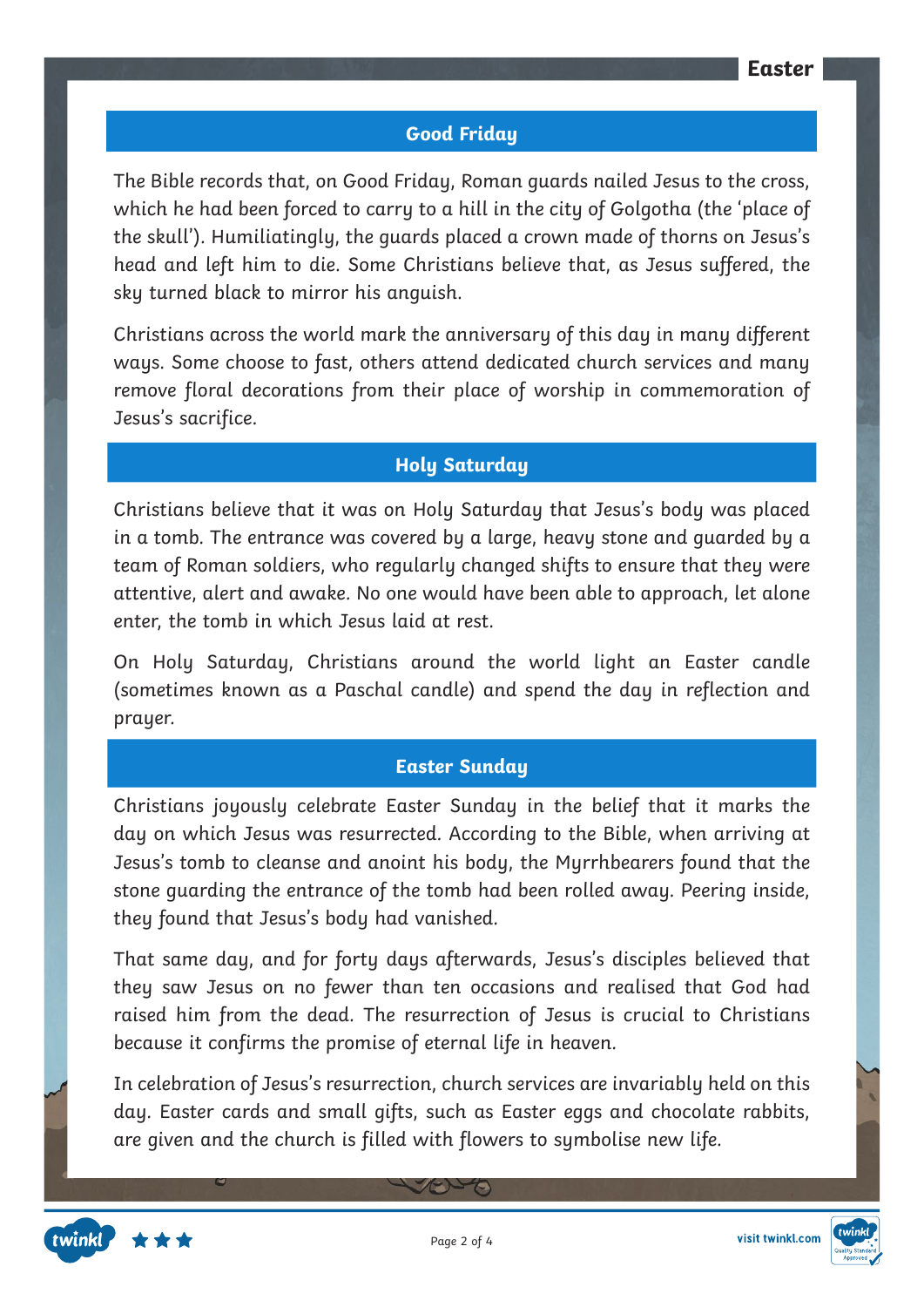# **Questions**

|                                                      | 1. '… church services are invariably held on this day.' |  |
|------------------------------------------------------|---------------------------------------------------------|--|
| What does the word <b>invariably</b> mean? Tick one. |                                                         |  |

- $O$  usually
- sometimes
- always
- 2. What is sometimes lit on Holy Saturday? Tick one.
	- $\bigcap$  The Sacred Fire
	- $\bigcap$  The Paschal Candle
	- $O$  The Easter Lamp
	- $O$  The Holy Lantern
- 3. Fill in the missing words from this sentence:

| 'The exact day on which  | falls changes | as it is    |
|--------------------------|---------------|-------------|
| always celebrated on the | after the     | which comes |
| after the                |               |             |

- 4. What is Palm Sunday sometimes referred to as?
- 5. Find and copy one word which means **to have a modest view of one's own importance**.
- 6. What is the significance of the Eucharist in church services today?

7. What reaction may the Myrrhbearers have had when they found Jesus's body was gone? Explain your answer.



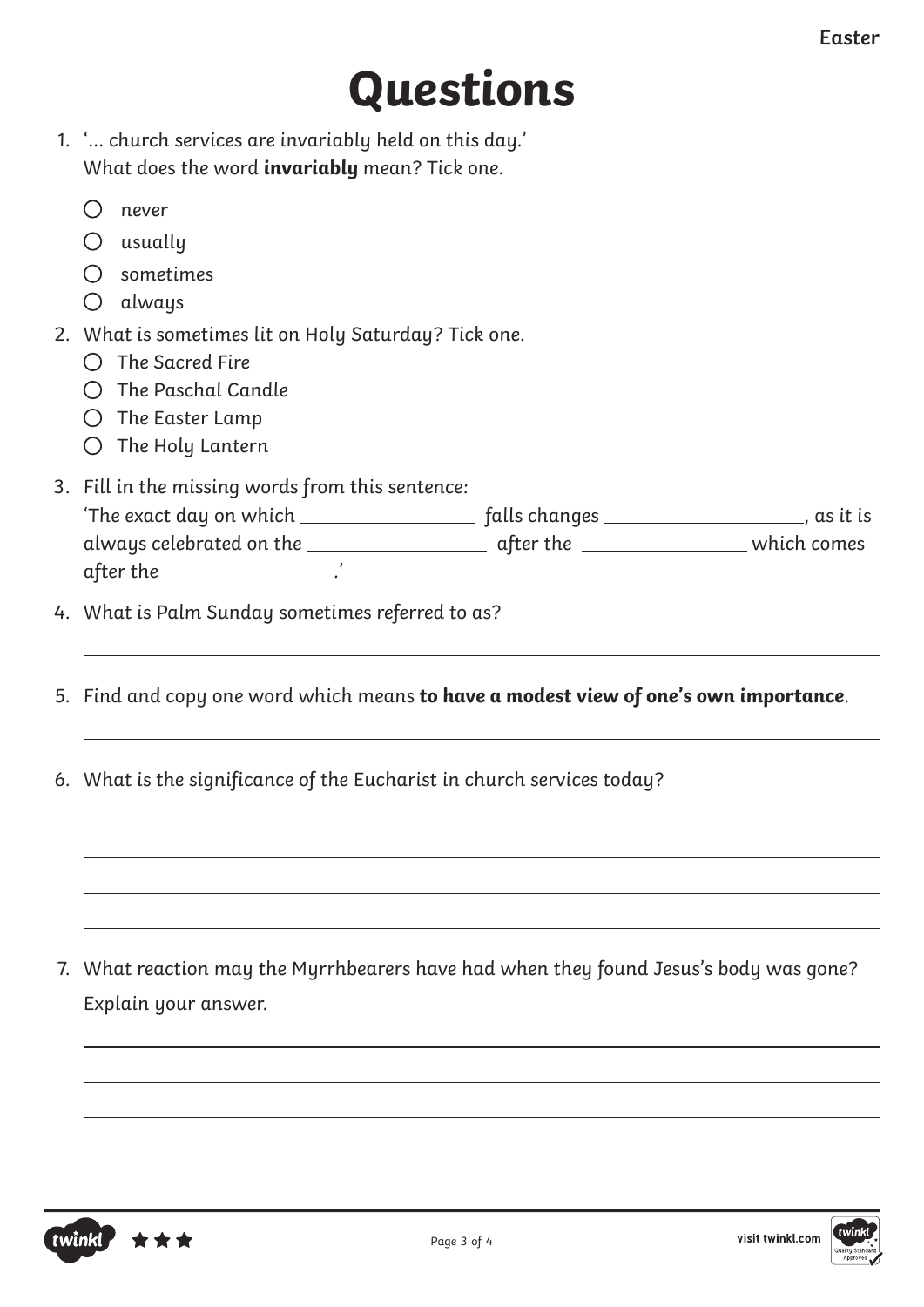- 8. Explain how new life is symbolised by Christians on Easter Sunday.
- 9. Why is the presence of the heavy stone and the Roman guard outside of Jesus's tomb important to the Easter story?

10. Why is the cross an important symbol to Christians?

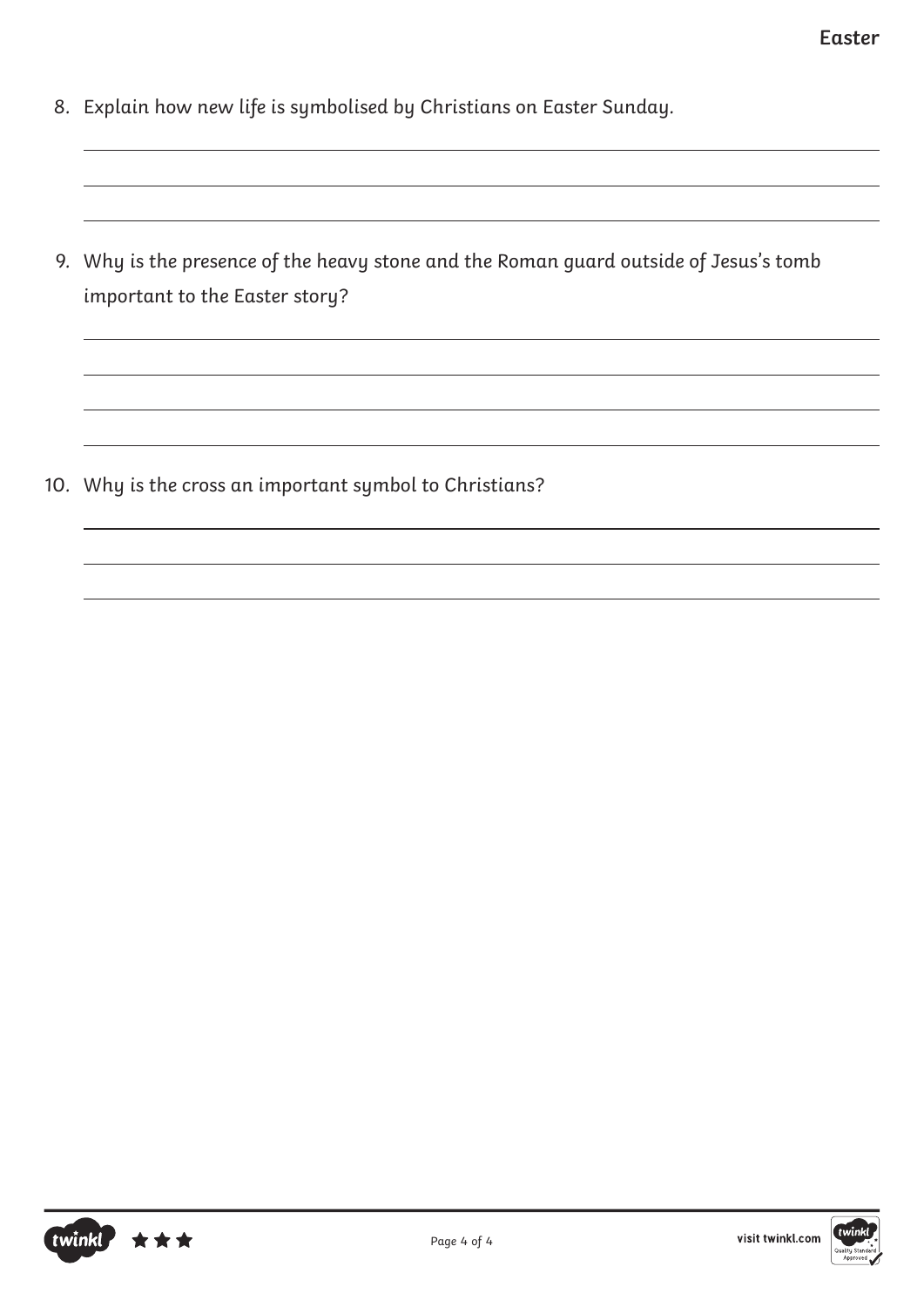## **Answers**

- 1. '… church services are invariably held on this day.' What does the word **invariably** mean? Tick one.
	- never
	- $O$  usually
	- sometimes
	- always
- 2. What is sometimes lit on Holy Saturday? Tick one.
	- $\bigcap$  The Sacred Fire
	- The Paschal Candle
	- $\bigcirc$  The Easter Lamp
	- $O$  The Holy Lantern
- 3. Fill in the missing words from this sentence: 'The exact day on which **Easter** falls changes **each year**, as it is always celebrated on the **first sunday** after the **first full moon** which comes after the **spring equinox**.'
- 4. What is Palm Sunday sometimes referred to as?

**Palm Sunday is sometimes referred to as Passion Sunday.**

- 5. Find and copy one word which means **to have a modest view of one's own importance**. **humility**
- 6. What is the significance of the Eucharist in church services today?

**The Eucharist is given using bread and wine, which is what Jesus told his disciples to use in remembrance of him. It is significant because it reminds Christians of The Last Supper and of the sacrifice that Jesus made.**

7. What reaction may the Myrrhbearers have had when they found Jesus's body was gone? Explain your answer.

**Accept any suitable answer, such as: They have had been shocked because Jesus's body was missing; They may have cried because they thought Jesus's body had been stolen; They may have asked the Roman guards where Jesus's body had gone because it was no longer in the tomb.**



visit twinkl.com